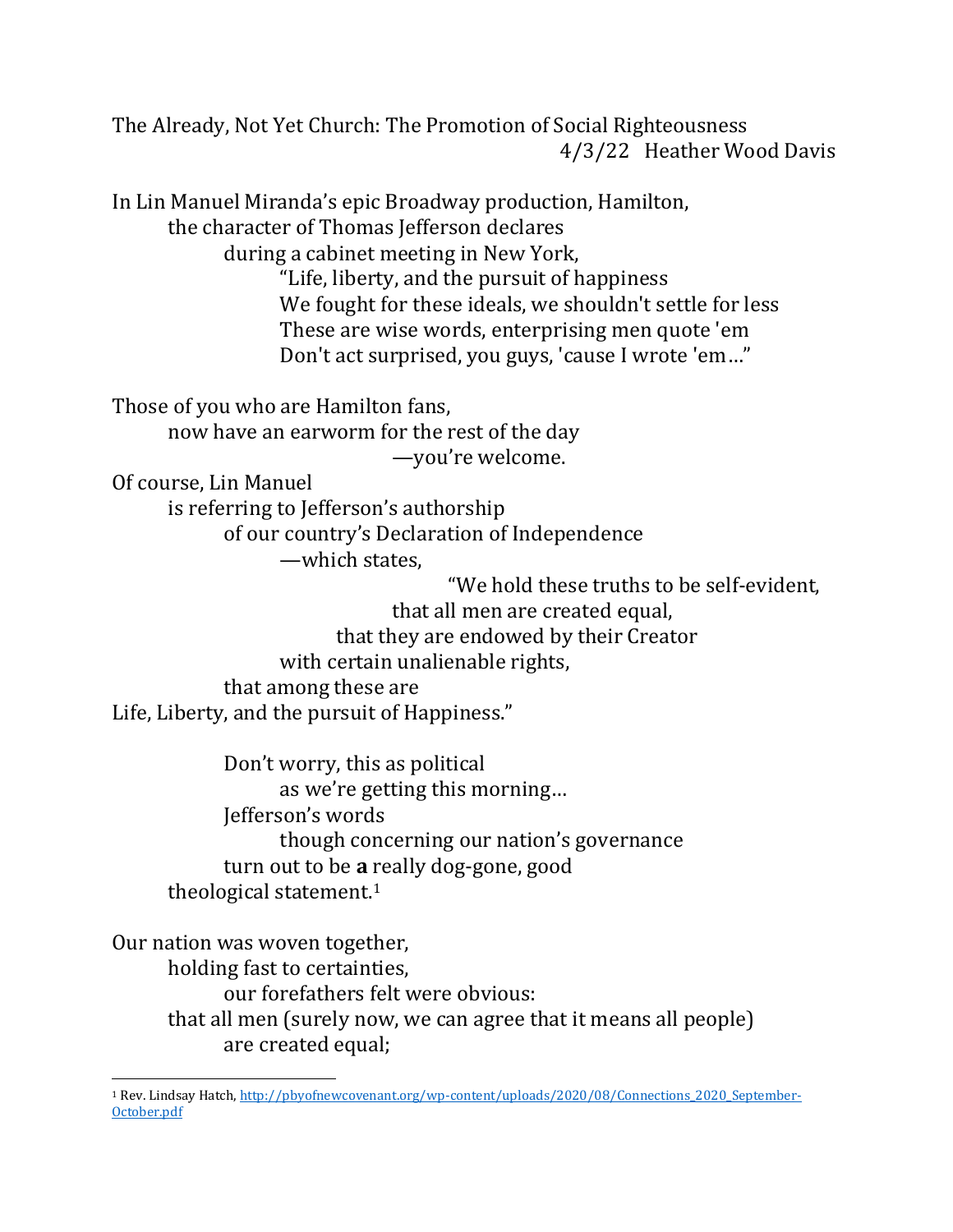that all people have worth and importance; and that all people are endowed —all people are given absolute privileges —rights that cannot be taken away or dismissed —and those rights are given and bestowed by the God, the Creator.

So, politically speaking,

our nation was founded on the claim

that the God hold fast to,

meant for all people to have equal opportunity for

life itself,

freedom,

and means to thrive.

These words are penned

into the political fabric of our lives.

Which means those truths are part

of our corporate lives,

our common lives;

the life that we share together.

Which has a lot to do

with our fifth Great End of the Church, *The Promotion of Social Righteousness*.

*Righteousness* is such a churchy word. A churchy word that often gets a bad rap. But righteousness is about *being spot on in everything as God would have you be spot on*. 2 The King James Bible translates Psalm 23, "He leads me in paths of righteousness."

Righteousness is about staying faithful to God's intention for everyone to be taken care of, for everyone to be welcomed, for everyone to flourish.

<sup>2</sup> Crazy Talk: A Not-So-Stuffy Dictionary of Theological Terms, ed. Rolf A. Jacobson (Augsburg Books, Minneapolis, MN 2008)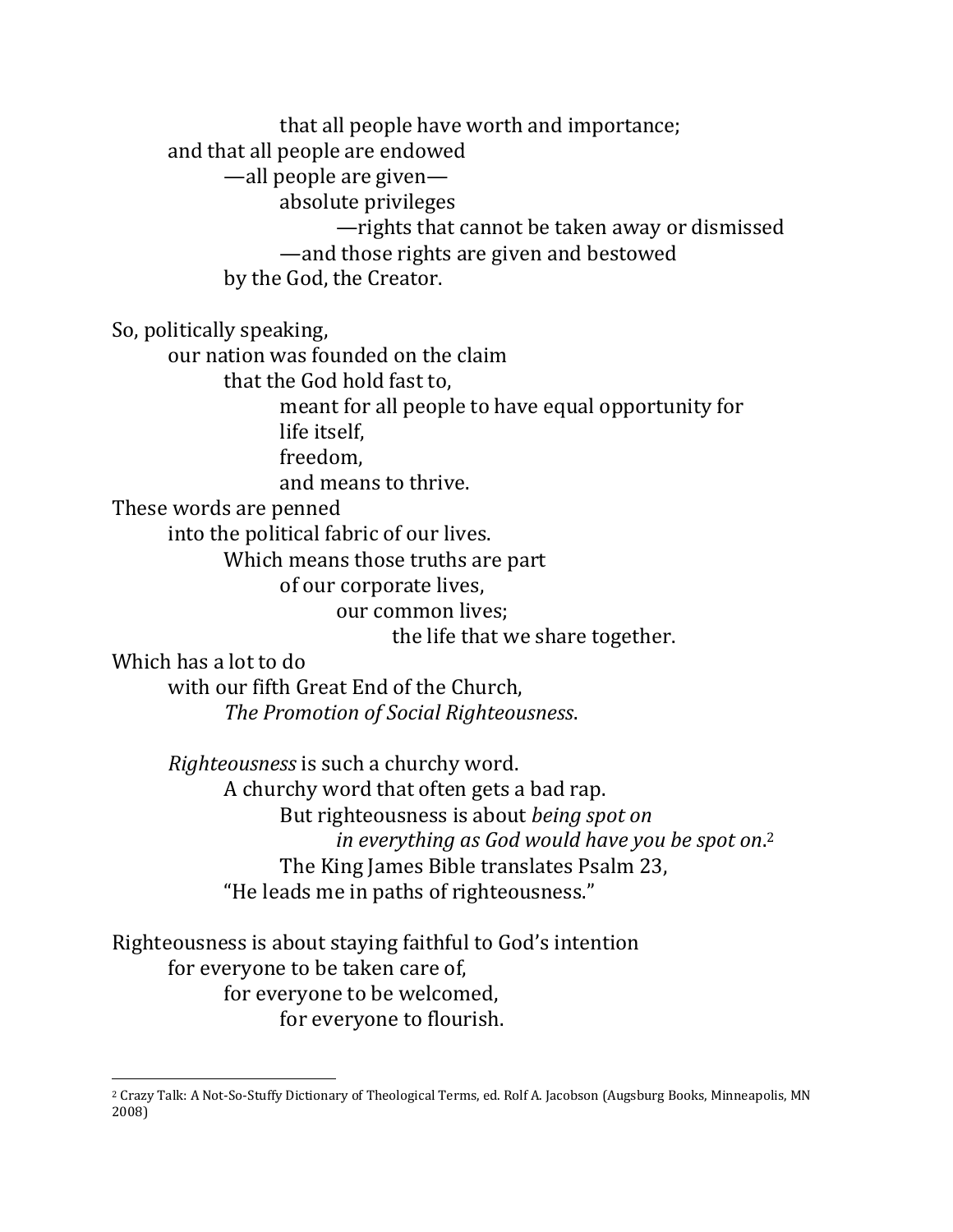This Great End of the church

deals with our shared, national life.

It is about the promotion of *social* righteousness.

Which means our cultural, religious, and political life…

"Politics is the way

that people living in groups make decisions. Politics is about making agreements between people so that they can live together

in groups such as tribes, cities, or countries.<sup>3</sup>

So, when it comes down to it,

politics is all about relationships. 4

How we treat each other,

how we make decisions

what actions we take

for the benefit or detriment of each other.

Politics is about relationships.

And if there is one thing

that gets focus again and again in Scripture,

it is relationships.

In the Old Testament,

God's people get in trouble

when they are forgetting the poor,

the orphan and the widow.

When they are neglecting *social* relationships

in their community;

when they are ignoring the pursuit of social righteousness they suffer as a whole.

"In Scripture we learn that God is particularly committed to those who are caught in poverty because they are denied the **fullness** of life.

God's intention for humankind

<sup>3</sup> https://simple.wikipedia.org/wiki/Politics

<sup>4</sup> J. Barrett Lee[, https://hoppinghadrianswall.com/2013/05/05/the-great-ends-of-the-church-the-promotion-of-social](https://hoppinghadrianswall.com/2013/05/05/the-great-ends-of-the-church-the-promotion-of-social-righteousness/)[righteousness/](https://hoppinghadrianswall.com/2013/05/05/the-great-ends-of-the-church-the-promotion-of-social-righteousness/)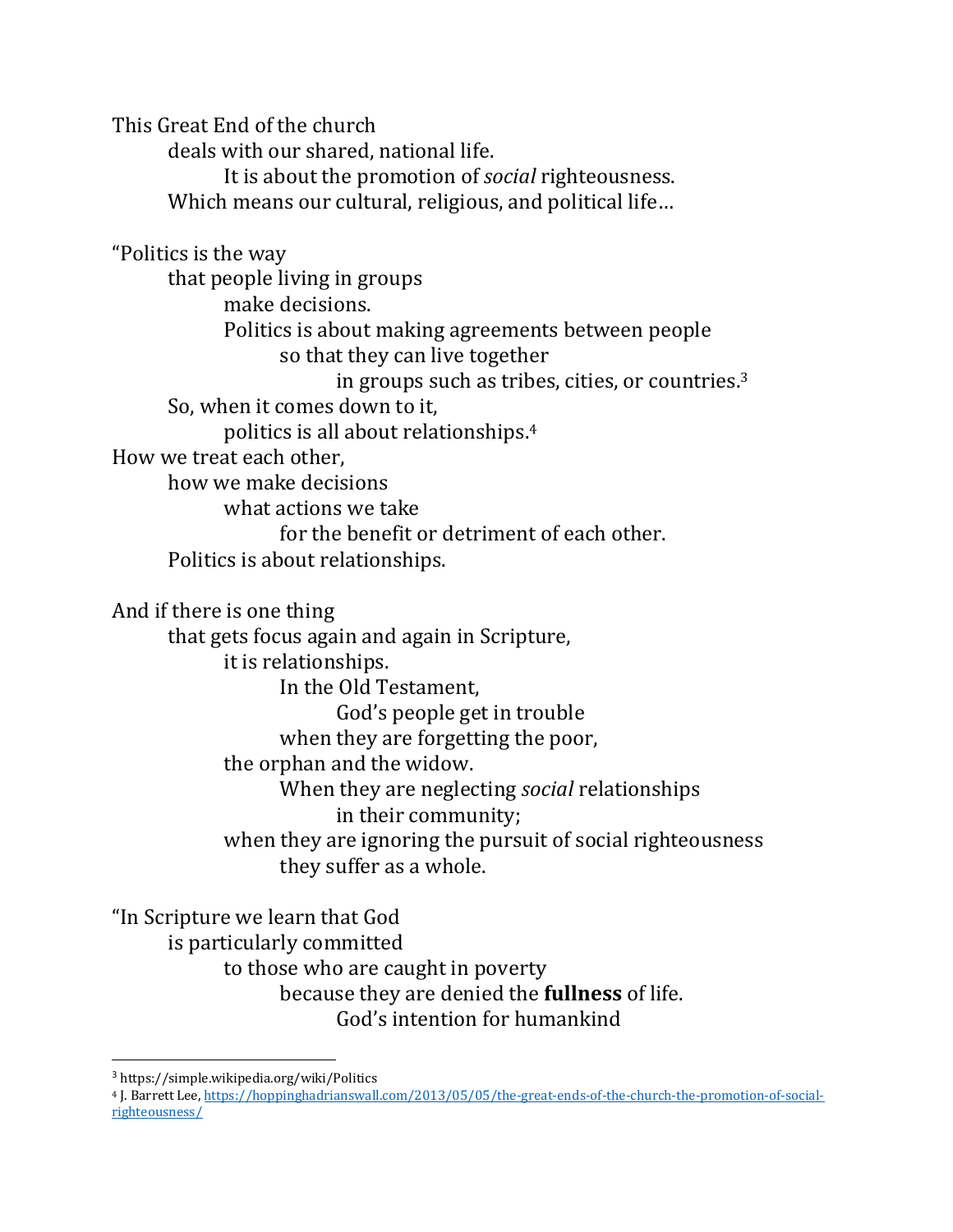is that justice be planted among the people of the earth and take root and flourish, so that people everywhere might know life in all its fullness."<sup>5</sup>

Life. Liberty. The pursuit of happiness. Life. Freedom. The pursuit of life's fullness. The promotion of social righteousness.

In the New Testament is full of guidance about social relationships Jesus didn't say, Blessed is the promotion of social righteousness, but he did say things like, "What you have done for the *least* of your brothers and sisters, you have done for me."

He did say things like, "Do unto others as you would have them do unto you."

He did say things like,

"The Spirit of the Lord is upon me, because he has anointed me to bring good news to the poor. He has sent me to proclaim release to the captives and recovery of sight to the blind, to let the oppressed go free, to proclaim the year of the Lord's favor."

Jesus didn't come up with the fifth great end of the church, *the promotion of social righteousness* …but then again, maybe he did. The promotion of social righteousness

<sup>5</sup> Timothy Hart-Anderson, *Plain Talk from Jesus on Poverty and Wealth*. Proclaiming *the* Great Ends *of the* Church, ed, Joseph D. Small (Geneva Press, Louisville, KY 2010) pg. 116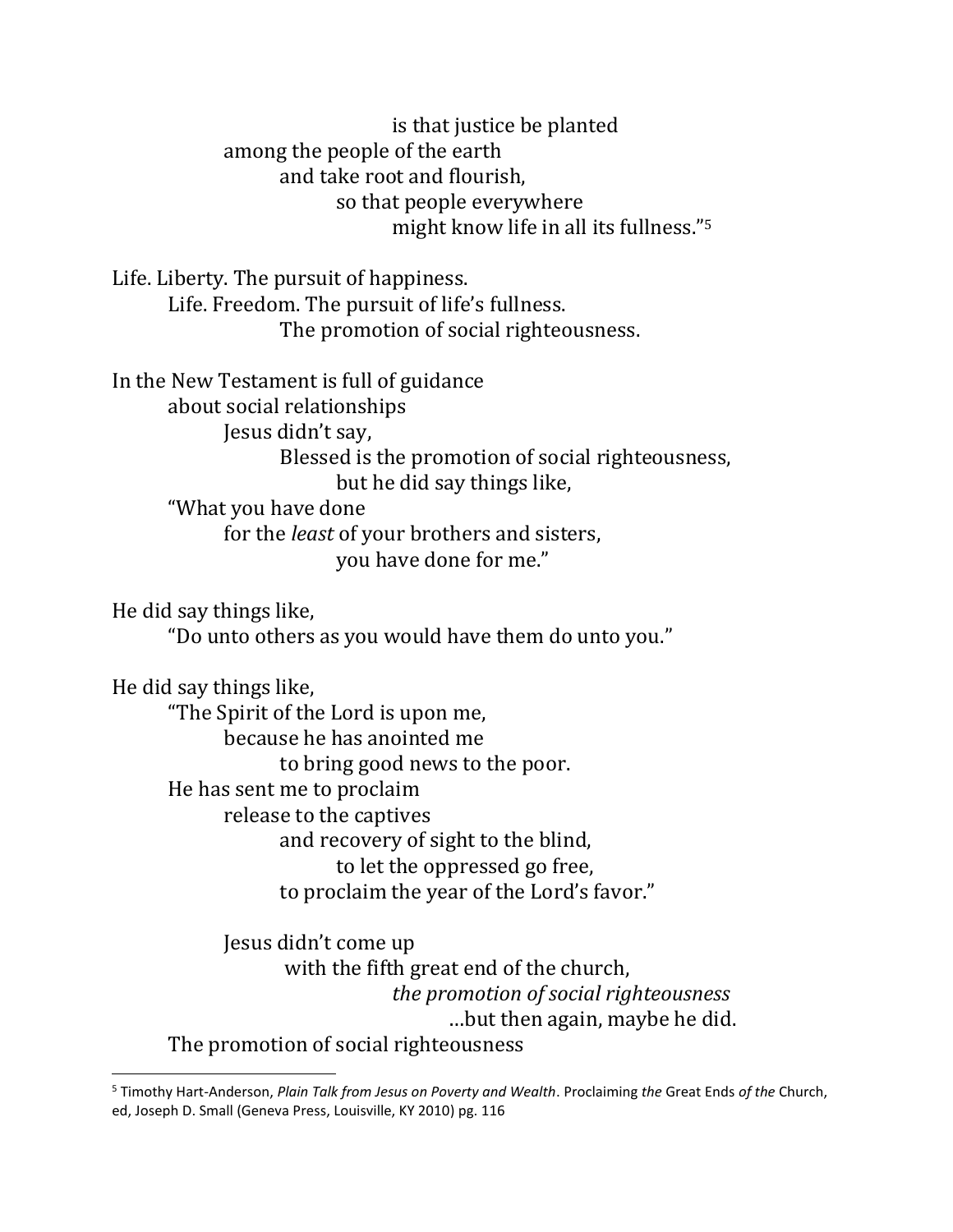is about the encouraging and the supporting of our corporate lives *together:* aiming toward the justice and righteousness that God intends for all creation. It is faithfully following the path of righteousness that God lays out before us.

The prophet Amos tells us that, "[t]he quality of our relationships is the measure of the quality of our religion."<sup>6</sup>

I loathe, I spurn your festivals, I am not appeased by your solemn assemblies. If you offer Me burnt offerings—or your meal offerings— I will not accept them; I will pay no heed To your gifts of fatlings. Spare Me the sound of your hymns, And let Me not hear the music of your lutes. But let justice well up like water, Righteousness like an unfailing stream. (Amos 5:21-24, The New Jerusalem Bible) The worship God longs to hear is the promotion of social righteousness. The truth is, as Whit said last week, we are truth tellers and proclaimers of the good news. And the truth is we can't follow Jesus and not promote social righteousness. We can't ignore our social relationships. We can't ignore those who are not like "us." We can't ignore the 'isms' that impoverish our relationships like racism, sexism, classism, ageism, heterosexism. We can't ignore actions that devalue another's livelihood

<sup>&</sup>lt;sup>6</sup> J. Barrett Lee, [https://hoppinghadrianswall.com/2013/05/05/the-great-ends-of-the-church-the-promotion-of-social](https://hoppinghadrianswall.com/2013/05/05/the-great-ends-of-the-church-the-promotion-of-social-righteousness/)[righteousness/](https://hoppinghadrianswall.com/2013/05/05/the-great-ends-of-the-church-the-promotion-of-social-righteousness/)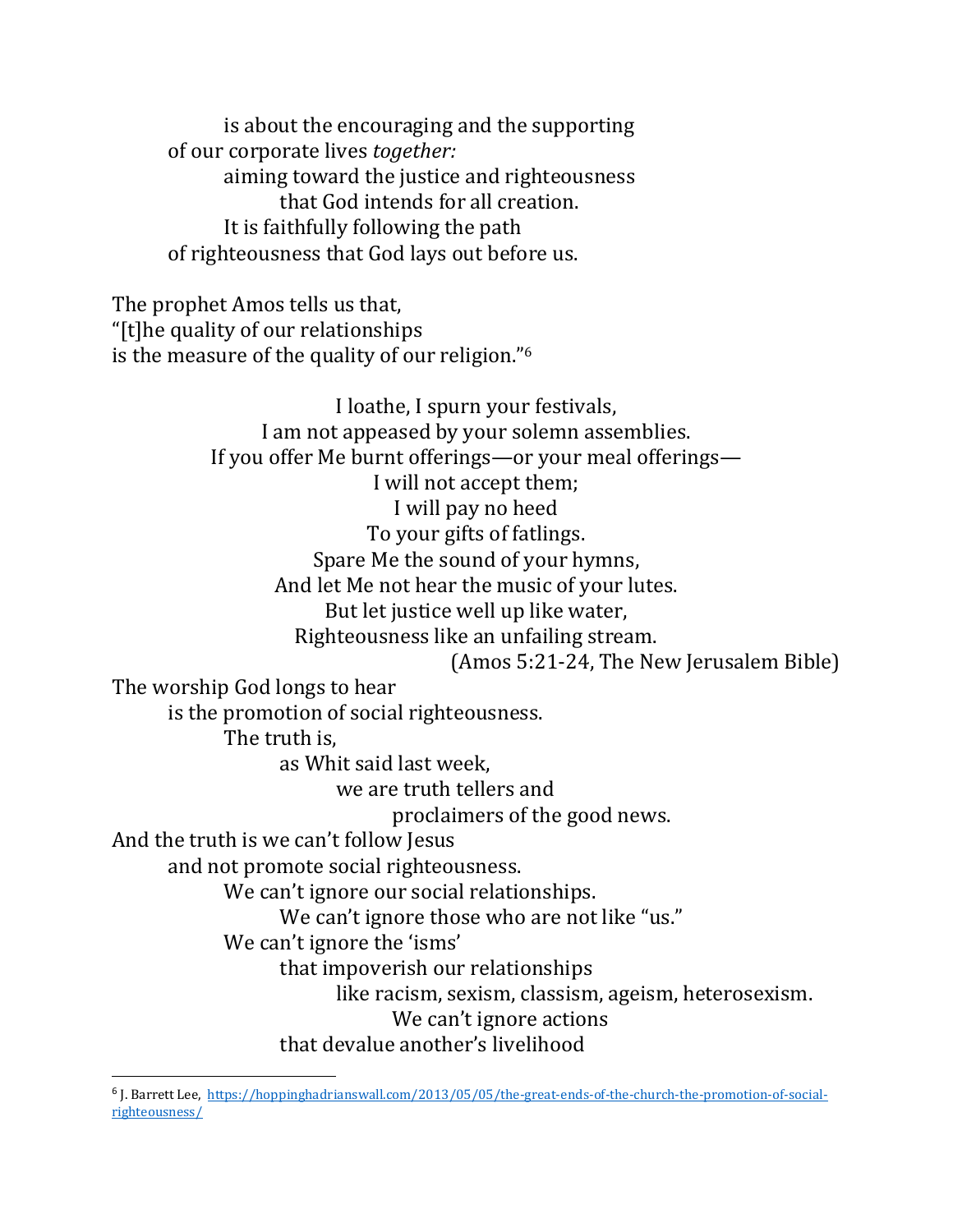like war, violence, and greed.

Here's a hard truth we didn't talk about last week. promoting social righteousness, speaking the truth of God's preference for the poor, believing that all people are precious and of immense importance …. well doing that often runs against political and religious authorities. And sometimes it does not end well.

In 2001, NPR ran this story on its show, This American Life:

It all began at Christmas two years ago, when my daughter was four years old. And it was the first time that she'd ever asked about what this holiday meant. And so, I explained to her that this was celebrating the birth of Jesus. And she wanted to know more. So, we went out and bought a kids' bible and read it at night. She loved him. She wanted to know everything about Jesus.

So, we read a lot about his birth and his teaching. And she would ask constantly what *that phrase* was. And we would repeat to her, "Do onto others as you would have them do unto you." And we would talk about those old words and what that all meant.

And then one day we were driving past a big church and out front was an enormous crucifix.

She said, who's that?

And I guess I'd never really told *that* part of the story. So, I had to sort of, say yeah, that's Jesus. I forgot to tell you the ending. Well, you know, he ran afoul of the Roman government. His message was so radical and unnerving to the prevailing authorities at the time that they killed him. They concluded that he would have to die. That message was too troublesome.

It was about a month later, after that Christmas, it was mid-January, and her preschool celebrates the same holidays as the local schools. So,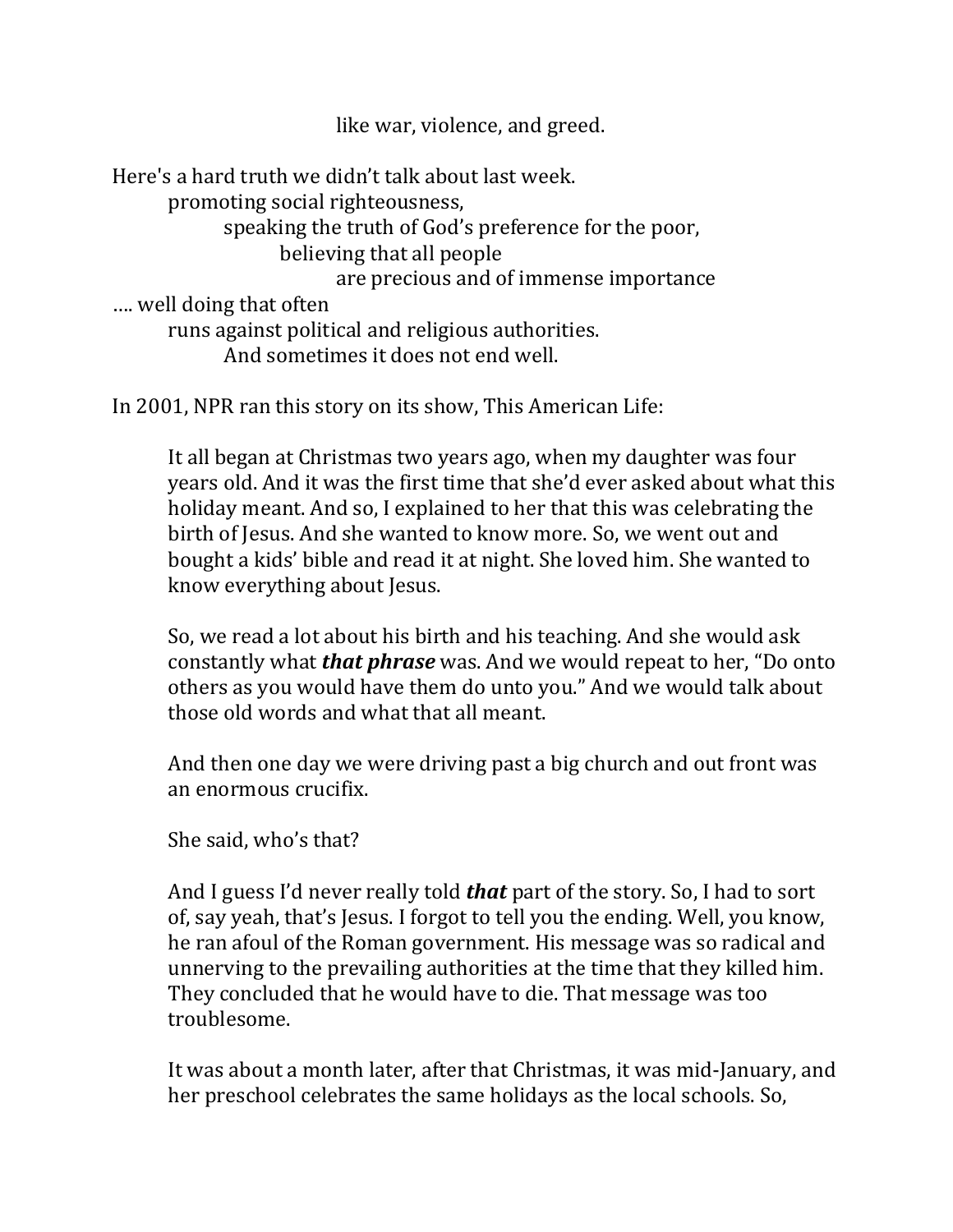Martin Luther King Day was off. I knocked off work that day and I decided we would play, and I'd take her out to lunch.

We were sitting in there, and right on the table where we happened to plop down, was the newspaper on the front page, was a huge drawing by a ten-year-old kid from the local school of Martin Luther King, Jr.

She said, who's that?

Well, that's Martin Luther King, Jr. And he's why you're not in school today. Today is his birthday, and we celebrate his life. She said, so who was he?

I said, he was a preacher. And she looks up at me and goes, for Jesus?

And I said, yeah, actually he was. But there was another thing that he was really famous for. Which is that he had a message. And you're trying to say this to a four-year-old. She doesn't know the story so you're just very careful about how you phrase everything.

So, I said, well, yeah, he was a preacher, and he had a message. She said, what was his message?

I said, well, he said that you should treat everybody the same no matter what they look like.

She thought about that for a minute. And she said, well that's what Jesus said.

And I said, yeah, I guess it is. You know, I never thought of it that way, but yeah. And it is sort of like "Do onto others as you would have them do unto you."

And she thought for a minute and looked up at me and said, did they kill him, too?7

Today is the 5th Sunday of Lent.

<sup>7</sup> Taken from a blog[, https://hoppinghadrianswall.com/2013/05/05/the-great-ends-of-the-church-the-promotion-of](https://hoppinghadrianswall.com/2013/05/05/the-great-ends-of-the-church-the-promotion-of-social-righteousness/)[social-righteousness/](https://hoppinghadrianswall.com/2013/05/05/the-great-ends-of-the-church-the-promotion-of-social-righteousness/) originally aired on NPR's This American Life, 2001